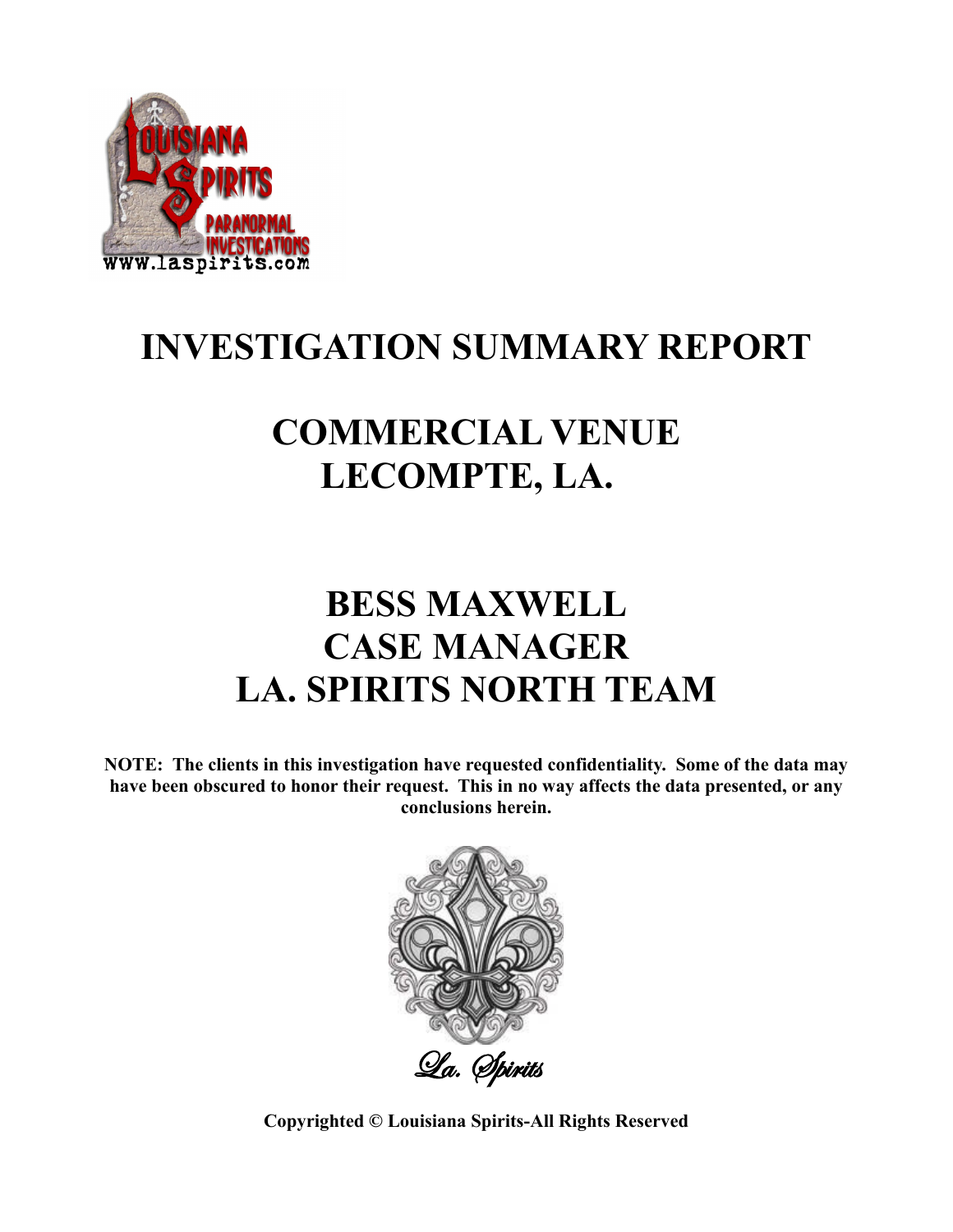#### **HISTORY**

BACKGROUND: The commercial building was constructed in the 1890's. It currently has a newer home attached.

### **EXPERIENCES**

The most common report from the owner and guests is that there is often the feeling of an unseen presence. One individual reports the sighting of an unexplained mist in the air. There are also reports that not only human spirits may be present, but that there is the feeling of negative type spirits present, but this negative entity presence is supposed to have been corrected.

### **INVESTIGATION**

#### DATE OF INVESTIGATION: DECEMBER 19th, 2015.

PARTICIPANTS: Bess Maxwell, Connie Willaimson, Susan Coleman, Kirk Cormier, Keith Myers , and Traci Myers

EQUIPMENT: Digital cameras, digital audio recorders, various EMF meters including Tri-Field, motion detectors, laser grid systems, P-SB7 Spirit Box, digital thermometers, infrared DVR cameras and recorder, Flir thermal camera, ion counters, infrasound testing equipment, Ovilus interactive voice communication devices, and geophone vibration detection equipment.

INVESTIGATION: At the time and places tested, no anomalous photos were taken. No data was noted on video. Nothing unusual was detected by laser grid or geophone. No high EMF fields from AC current were found in any location likely to result in prolonged exposure, although there are some areas of high EMF fields from electrical devices No anomalous hot spots or cold spots were noted. No anomalous motions were noted. Noe EVP voices were noted from digital recording, or any other audio method. No personal experiences were noted.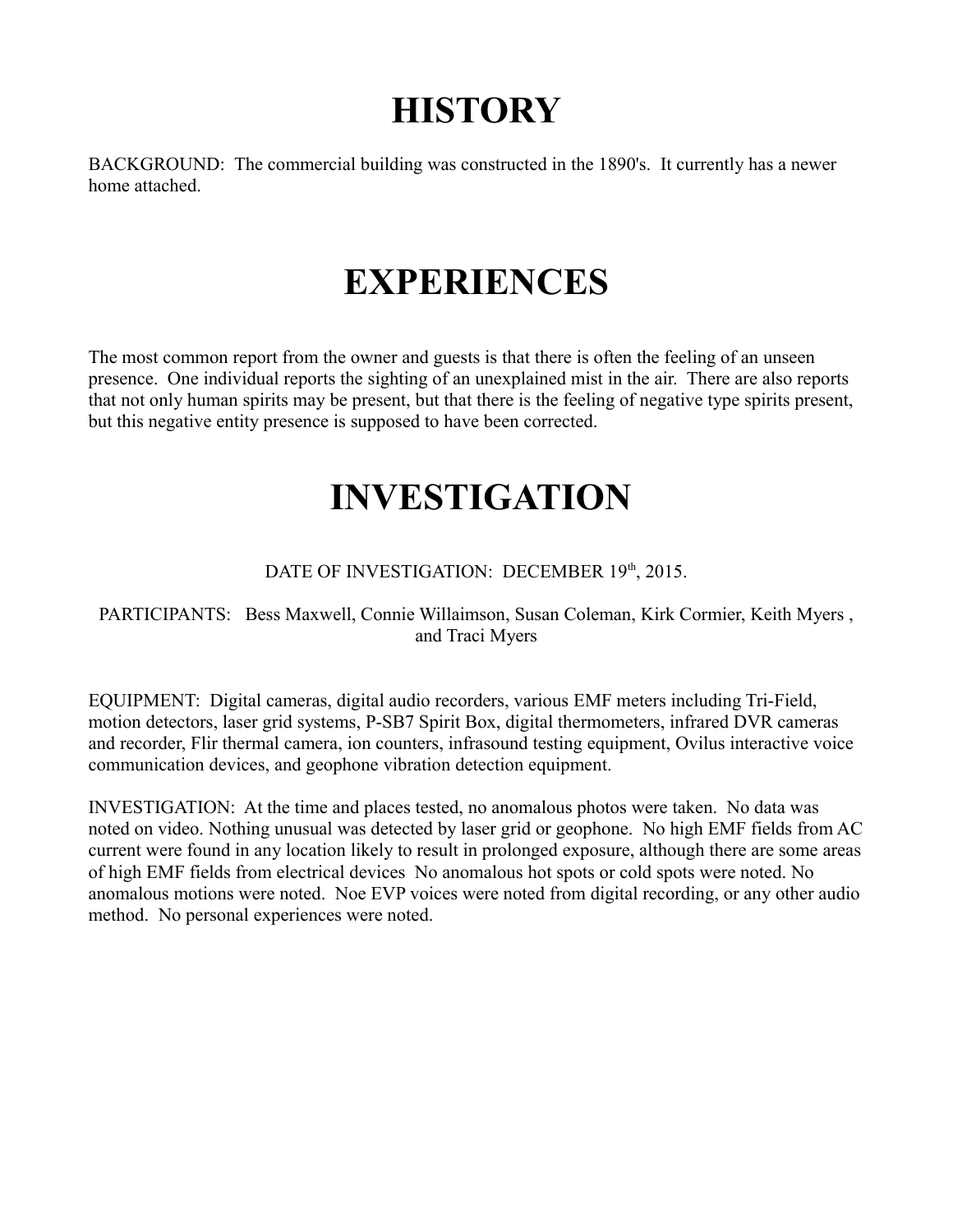#### **STANDARD EVP NO INTENTIONALLY ADDED ENERGY SOURCE**

**NO STANDARD EVP VOICES NOTED.**

#### **P-SB7 AUDIO RECORDING DATA**

**NO AUDIO NOTED FROM THE P-SB7-DATA**